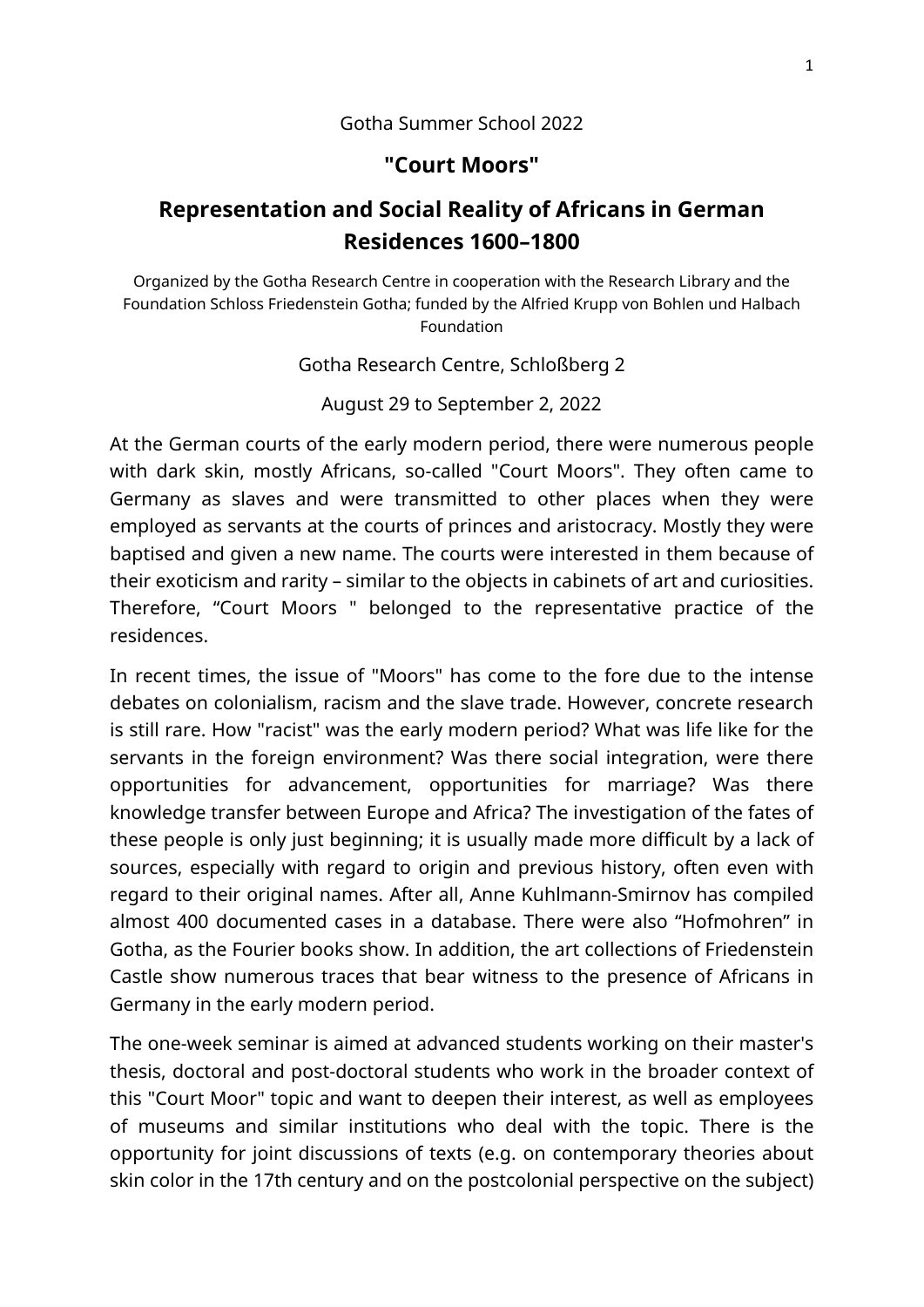and representations in art such as paintings and figurative objects, for independent research in the Gotha archives and collections and for listening to lectures (e. g. by Adrian Masters, Trier, Kerstin Volker-Saad, Berlin/Gotha, and Rebekka von Mallinckrodt, Bremen). There will also be guided tours through the extensive holdings of the Research Library and the Foundation Schloss Friedenstein Gotha.

## **Participants receive free accommodation and reimbursement of travel expenses (within certain limits).**

The application consists of a cover letter explaining the motivation for participation, an academic curriculum vitae and a letter of recommendation from an academic teacher. Please also attach the [signed consent to the processing of personal data.](https://www.uni-erfurt.de/fileadmin/einrichtung/forschungszentrum-gotha/Ausschreibungen/Einwilligung_Datenverarbeitung_Sommerschule_FZG.pdf) The deadline for submitting your application – by email only – is **July 15, 2022**. Please summarize your application documents in one PDF file (max. 5 MB) and send it to forschungszentrum.gotha@uni-erfurt.de. For encrypted email communication please read the information on data protection below. The cover letter should state why participation is desired and what benefits are hoped for in current or future scientific work. Applicants will be informed of the selection by July 20, 2022. The number of participants is limited to a maximum of **15**. There is no legal right to participate. We expect participation throughout the Summer School (midday Monday 29 August to Friday evening 2 September 2022).

#### **Concept by and under the direction of**

Prof. Dr. Martin Mulsow Director of the Gotha Research Centre

**Contact** Kristina Petri MA Forschungszentrum Gotha der Universität Erfurt Schlossberg 2 99867 Gotha Email: [forschungszentrum.gotha@uni-erfurt.de](mailto:forschungszentrum.gotha@uni-erfurt.de) Phone: +49 (0)361 737 1712

#### **Notes on data protection**

The mail system of the University of Erfurt generally works with transport encryption. Please make sure that you also use transport encryption when sending e-mails. If you would also like to encrypt the content of your e-mail, please use – Instead of the above E-mail address – the e-mail address bewerbung@uni-erfurt.de. You can find the certificate with the public key for sending the encrypted e-mail for this e-mail address at www.uni-erfurt.de/universitaet/arbeiten-an-deruniversitaet/stellenauswerbungen. If you do not make use of the option of encrypting via certificate, encryption of the content of your e-mail cannot be guaranteed. When submitting your application documents in electronic form, your consent is deemed to have been given to check the e-mail and its attachments for harmful codes, viruses and spam, to store the required data temporarily and to conduct further correspondence (unencrypted) by e-mail . By submitting your application, you also agree to the further processing of your personal data as part of and for the implementation of the application process. This consent can be revoked at any time without giving reasons to the above be revoked in writing or electronically. Please note that revocation of